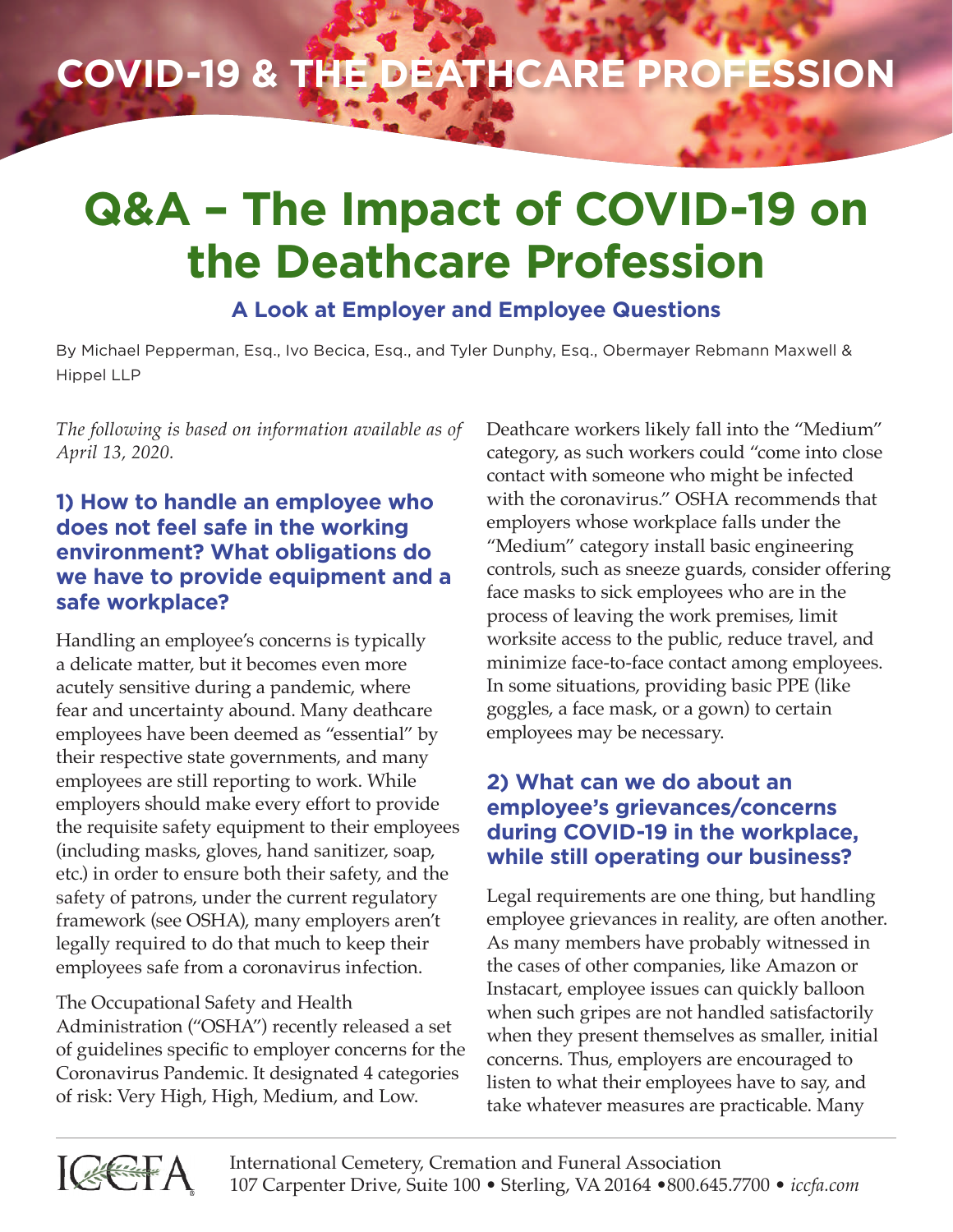employers in the deathcare industry are already utilizing common sense "social-distancing" practices during services/memorials, such as:

- Limiting room occupancy to half-capacity
- Prohibiting physical contact
- Practicing safe "social distancing" by remaining 6-feet apart from each individual
- Regular hand-washing, no touching of faces, and the use of Personal Protective Equipment ("PPE")

Funeral homes and cemeteries that feel that they have insufficient sanitary supplies, have staff members with COVID-19 symptoms or a confirmed diagnosis, or feel they cannot adequately ensure the safety of mourners or employees, should consider closing or modifying operations temporarily.

If employees still do not feel safe after the company has implemented appropriate prevention practices and provided the recommended sanitary equipment, there are a number of additional options. Employers can allow staff to make use of their banked sick time or paid time off ("PTO"). If such time is not available, and the employee's fear is not based on a pre-existing medical condition or a doctors' recommendation, employers may be able to discipline employees for not reporting to work. If there are legitimate concerns (such as the handling of a body that was infected with COVID-19, or contact with another infected staff member), deathcare employers should conduct a fact-specific analysis as to how to handle the situation. If the employee in question has a pre-existing medical condition that makes him or her more susceptible to COVID-19, the employer should discuss potential workplace accommodations, or a leave of absence, with the employee.

## **3) How do we handle an employee who has been diagnosed with**

### **Coronavirus and must be quarantined at home?**

Under the recently passed Families First Coronavirus Response Act ("FFCRA"), the right to Emergency Paid Sick Leave was widely expanded for American workers during the pandemic. Although the provisions of FFCRA apply to any employer with over 500 employees automatically, employers with under 50 employees will also be given the chance to opt out of FFCRA upon applying for a waiver to the Department of Labor ("DOL"). In order to opt out, small businesses with under 50 employees must demonstrate that the provision of sick leave and paid FMLA leave would jeopardize the viability of the business as a going concern. The DOL has posted a Q&A (available at https://www.dol. gov/agencies/whd/pandemic/ffcra-questions) advising employers seeking this exemption to "document why your business with fewer than 50 employees meets the criteria set forth by the Department, which will be addressed in more detail in forthcoming regulations." In addition, employees who are health care providers or emergency responders are not entitled to FFCRA leave. On March 6, 2020, the DOL's Wage and Hour Division ("WHD") issued a temporary rule implementing these leave provisions (available at *https://www.federalregister. gov/documents/2020/04/06/2020-07237/paidleave-under-the-families-first-coronavirusresponse-act*). While deathcare workers are not explicitly listed as emergency responders in the current Department of Labor Q&A and WHD regulations, ICCFA is currently working with the DOL in an effort to have deathcare workers and supporting industries specifically designated as exempt in guidance accompanying the FFCRA.

Employers who are covered by the FFCRA (and who have not been granted a waiver) must provide emergency leave to eligible employees in six different scenarios: (1) employees who are subject to a government mandated isolation/ quarantine; (2) employees who have been advised

**ICEFA**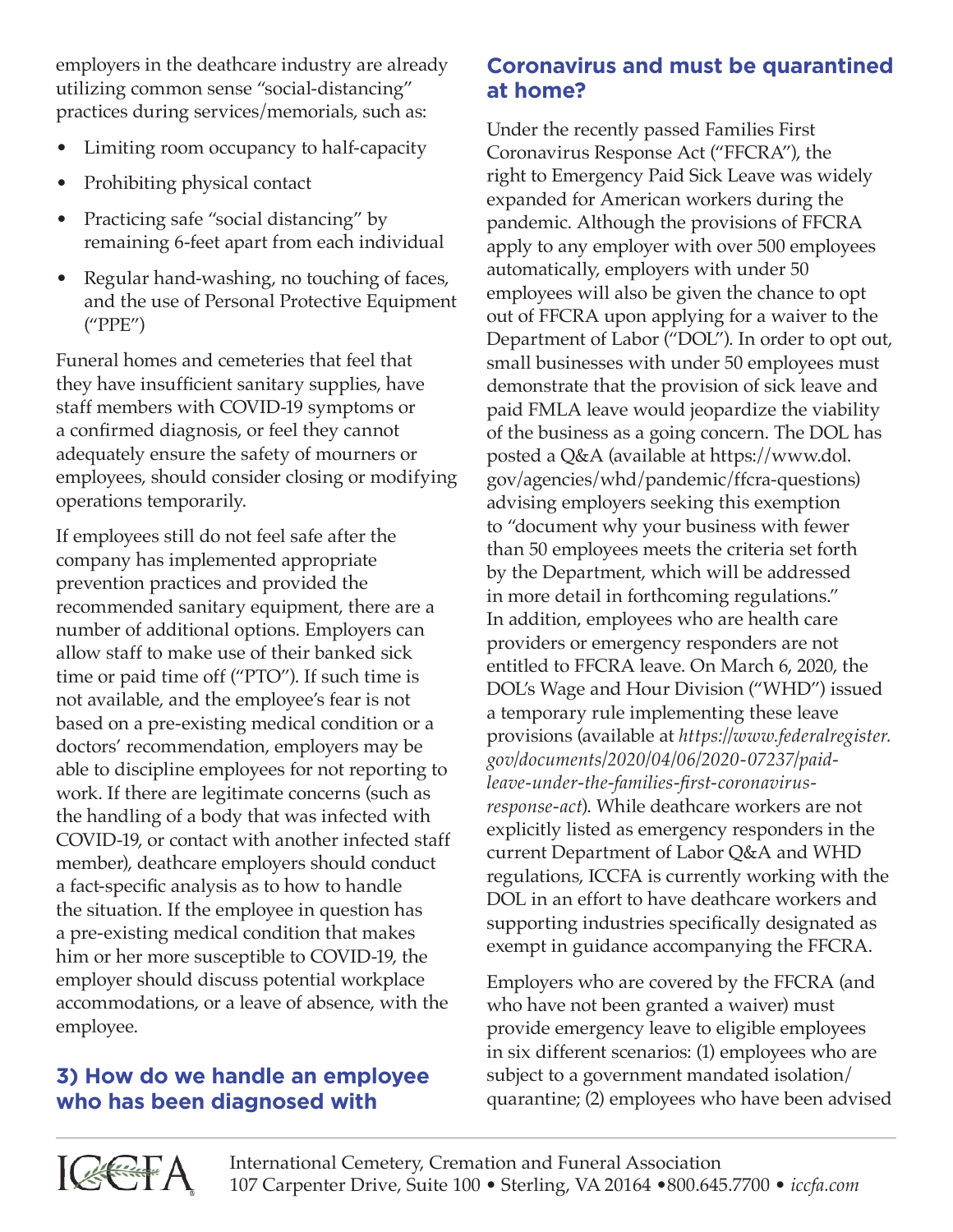by a healthcare provider to self-quarantine; (3) employees who have COVID-19 symptoms and are seeking treatment; (4) employees caring for an individual who is either subject to a government mandated quarantine or was advised by a healthcare provider to self-quarantine; (5) employees caring for their children at home as a result of their child's school closing; and (6) employees experiencing any other substantially similar condition as certified by the Department of Health and Human Services ("HHS").

Full-time employees who qualify under the first 3 scenarios are eligible for 80 hours (2 work weeks) of paid sick leave under FFCRA at up to 100% of their normal pay (capped at \$511/day and \$5,110 for the entire 80 hours). Full-time employees who qualify under the last 3 scenarios can receive up to \$200 per day (or \$2,000 for the entire 80 hours). While employers must initially cover these payments from their own funds, the cost is offset by refundable tax credits. Each quarter from April 1, 2020 through December 31, 2020, employers are entitled to a refundable tax credit equal to 100% of the qualified Emergency Paid Sick Leave wages paid to eligible employees. Employers subject to the FFCRA must post a Notice (available at *https://www.dol.gov/sites/dolgov/files/WHD/posters/ FFCRA\_Poster\_WH1422\_Non-Federal.pdf*) in a conspicuous and accessible workplace location.

#### **4) How do we handle an employee who is caring for a sick family member or has no childcare available and can't come to work - even though we are deemed essential?**

The FFCRA also provides Emergency Paid Sick Leave and Emergency Paid leave to parents of children whose school or normal childcare has been cancelled as a result of COVID-19. A state's designation of a business as "essential" does not nullify an Employee's rights under FFCRA. Steep penalties for non-compliance are expected, so members should pay careful attention to this

category of covered workers. Full-time employees seeking to take Emergency Paid Sick Leave under the school/childcare provision are entitled to 80 hours of paid sick leave at 66% of the employee's normal rate of pay, up to a max of \$200 daily, not to exceed \$2,000 over the 80 hours.

After exhausting the 80 hours of partiallypaid leave, employees without childcare due to COVID-related cancellations may then opt to utilize Emergency Paid FMLA Leave under the FFCRA, for another 10 weeks (or 12 weeks in total). During this leave, employers must pay their employees 66% of their regular rate (capped at \$200 per day and \$12,000 for the entire leave period). The first 2 weeks of this leave is unpaid, but would typically be covered by emergency paid leave under the FFCRA (see above). Employers are prohibited from retaliating against any employee who seeks to invoke either of their rights to paid leave benefits under the Act.

However, as noted in the previous section, some employees, including "emergency responders," are not entitled to this leave. The WHD regulations define "emergency responder" broadly as "anyone necessary for the provision of transport, care, healthcare, comfort and nutrition of such patients, or others needed for the response to COVID-19." The regulations also include a non-exclusive list of examples of emergency responders, including law enforcement officers, emergency medical services personnel, doctors and nurses, and public works personnel. "Emergency responders" can also include individuals designated by the highest official of a State or territory.

While deathcare workers are not explicitly listed as emergency responders in the current Department of Labor Q&A and WHD regulations, ICCFA is currently working with the DOL in an effort to have deathcare workers and supporting industries specifically designated as exempt in guidance accompanying the FFCRA.